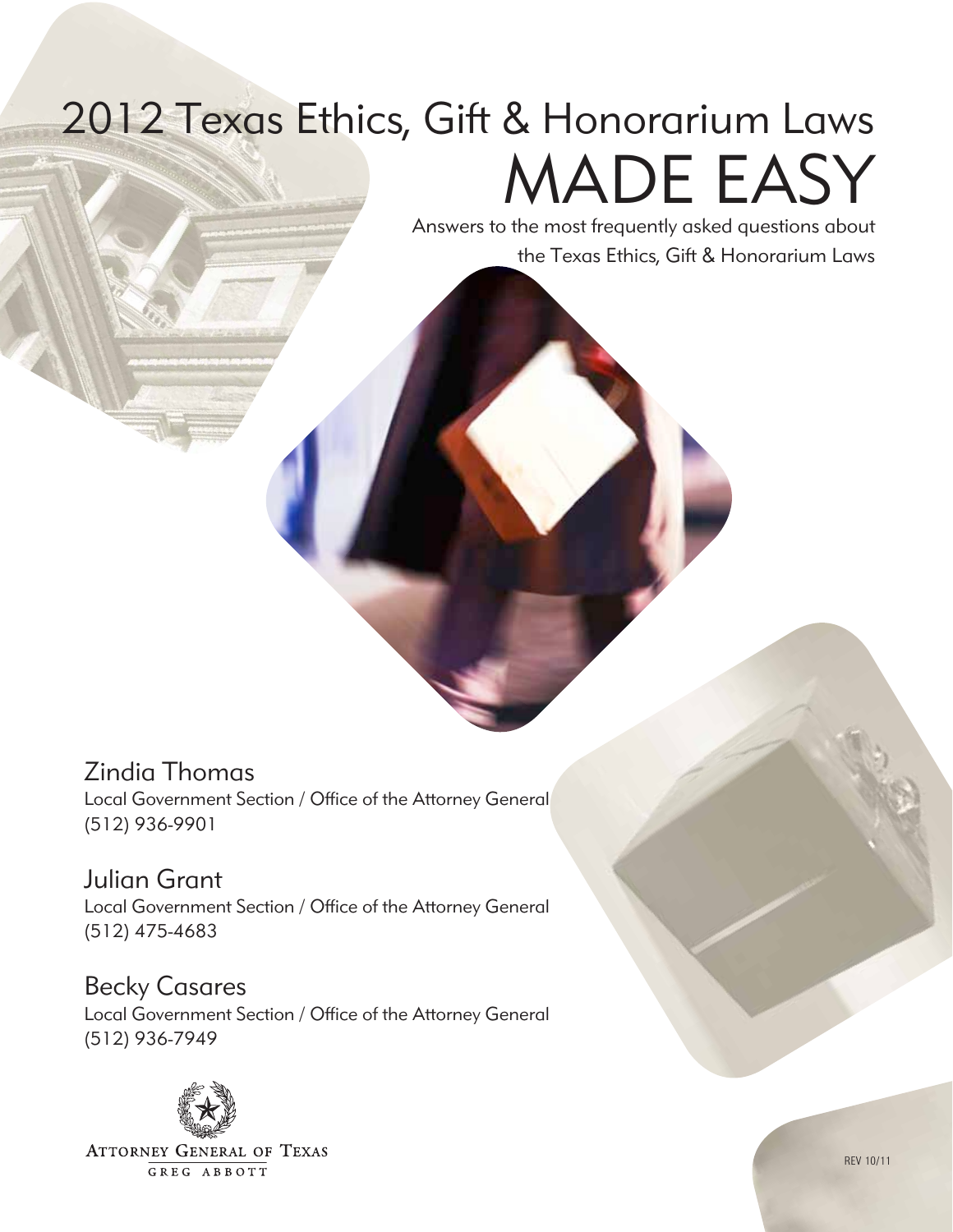# **Ethics, Gift and Honorarium Laws Made Easy**

Numerous state statutes address ethical limitations that apply to elected and appointed public officials, as well as to staff members. Some of the provisions are contained in the Texas Penal Code and cover the ability of local officials to accept gifts and honoraria and to use certain official information for their own benefit. Additionally, there are laws outside of the Penal Code that place ethical limitations on local officials. These include laws, regulations and codes that regulate the conduct of certain types of professionals, including attorneys, engineers, accountants and others. Throughout the law, there are specific statutes and court decisions that have ethical implications, some of which are discussed in other handbooks and articles available on the Texas Attorney General's website. Public officials and candidates for public office should pay particular attention to the reporting requirements and restrictions set forth in Title 15 of the Election Code; most ethics complaints filed with the Texas Ethics Commission stem from alleged violations of this law. Relevant statutes, rules, opinions and frequently asked questions may be found on the Ethics Commission's website at www.ethics.state.tx.us. However, neither this handbook nor these other resources can catalogue all relevant issues. Finally, local entities might adopt ethics-related limitations through an ordinance, policy or city charter provision that contains such restrictions. Each of these sources should be consulted.

The following questions and answers provide a layperson's explanation of the ethics-related provisions contained in state law or other sources. This handbook is intended to provide general guidance on the issues raised in this area. The Local Government Affairs Section of the Office of the Attorney General is available to answer questions from local officials, who should nonetheless consult with their own legal counsel regarding the application of the law to the facts of each particular situation.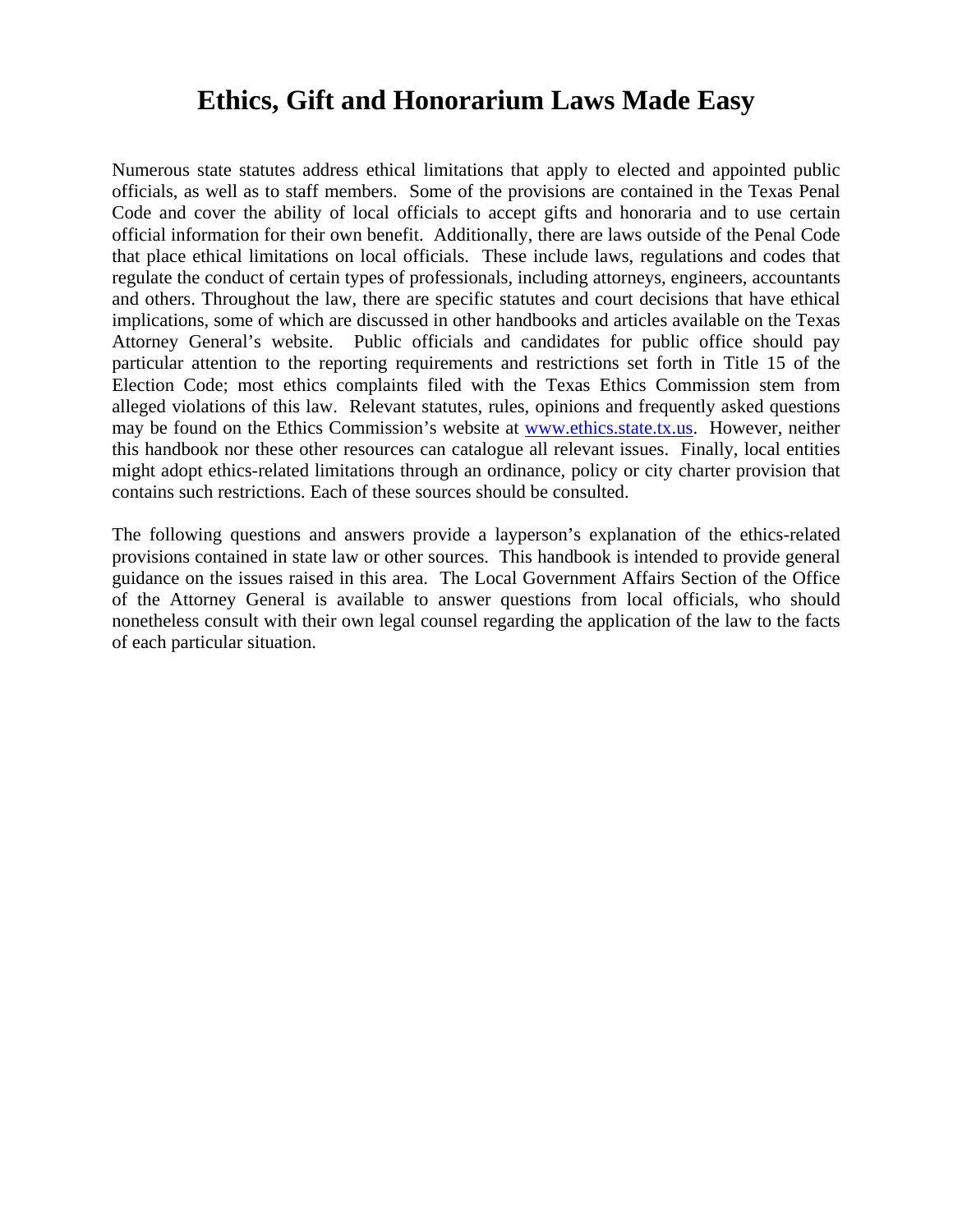# Table of Contents

| 1.  | Is there a general state statute that provides a code of ethics for local                                                                                                          |  |
|-----|------------------------------------------------------------------------------------------------------------------------------------------------------------------------------------|--|
| 2.  | Are there state statutes that impose a set of professional and ethical requirements<br>on certain professionals who may be employed by a local entity (e.g., county                |  |
| 3.  | What role does the Texas Ethics Commission have in enforcing or advising local                                                                                                     |  |
| 4.  | Can a local governing body impose a specific set of ethical requirements on elected                                                                                                |  |
| 5.  | What types of issues are typically addressed in an ethics ordinance regarding elected                                                                                              |  |
| 6.  | What types of issues are typically addressed in an ethics ordinance regarding                                                                                                      |  |
|     |                                                                                                                                                                                    |  |
| 7.  | Is it illegal for a person to offer, or for a public official to accept, a gift or benefit in                                                                                      |  |
| 8.  | Does state law prohibit a local official or employee from accepting a gift or benefit if<br>the item was offered or accepted after the exercise of official discretion? 4          |  |
| 9.  | Does state law prohibit a local official or employee from accepting a gift or benefit if<br>it was unsolicited and if it can be shown that it did not influence the exercise of    |  |
| 10. | Can a local official or staff member accept a gift that is simply provided in appreciation<br>for superior public service and that is not in exchange for any official exercise of |  |
| 11. | What is considered a "gift or benefit" for purposes of the general prohibition against                                                                                             |  |
| 12. | Are there exceptions to the gift or benefit limitations that apply to public officials                                                                                             |  |
| 13. | What can public officials or public employees do with unsolicited benefits that they                                                                                               |  |
| 14. | Can a public official or employee be criminally prosecuted if found to have illegally                                                                                              |  |
|     | 15. Can a public official or public employee be removed from office if found to have                                                                                               |  |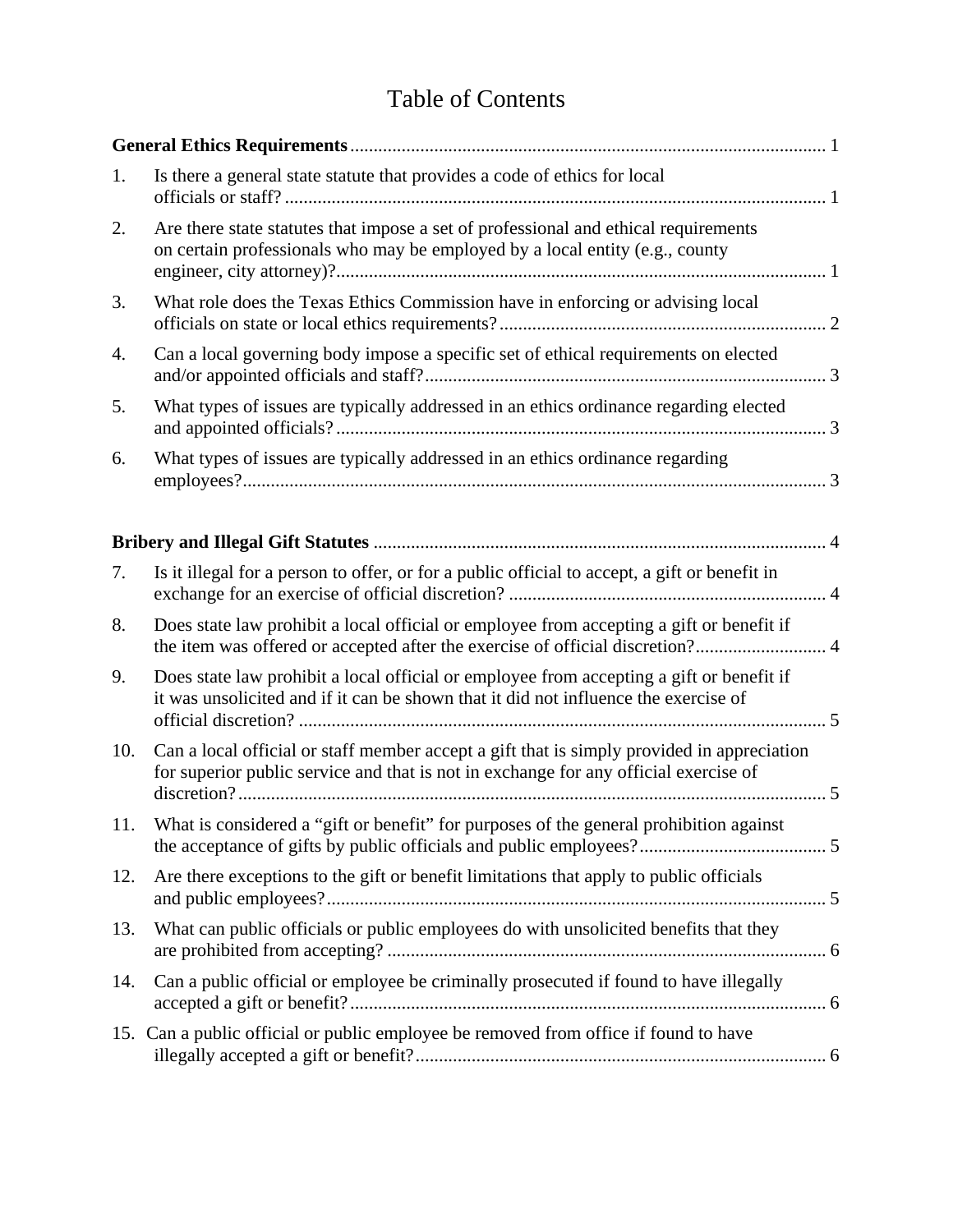| 16. | Does state law prohibit a public official or public employee from accepting an<br>honorarium or other item of value in exchange for providing a speech or other service?  7         |
|-----|-------------------------------------------------------------------------------------------------------------------------------------------------------------------------------------|
| 17. | Is the prohibition on accepting honoraria waived if the public official or employee<br>provides the speech or service on his or her own personal time and there is no               |
| 18. | Does the prohibition against honoraria apply to expenses incurred by a public servant<br>for food, lodging or transportation in connection with providing a speech or service? 8    |
|     |                                                                                                                                                                                     |
| 19. | Does state law prohibit a public official or public employee from using government                                                                                                  |
| 20. | Does state law prohibit the use of public employees to perform private work for public                                                                                              |
| 21. | Can a public official use government property or the services of public employees for<br>private purposes if the public entity is reimbursed for the value of the property usage or |
| 22. | Can a public official use a public employee to perform private work if the employee<br>is paid for the value of the work and the work is performed on the employee's own            |
| 23. | Can a public official or public employee be criminally prosecuted for a violation of the                                                                                            |
| 24. | Can a public official or public employee be removed for violation of the misuse of                                                                                                  |
|     |                                                                                                                                                                                     |
| 25. | Does state law prohibit a public official or public employee from using confidential                                                                                                |
| 26. | Does the prohibition on the misuse of government property apply to a public official<br>or employee who uses information that is deemed open to the public (e.g., an                |
| 27. | Can a public official or public employee be removed for a violation of the misuse                                                                                                   |
| 28. | Can a public official or public employee be criminally prosecuted for a violation                                                                                                   |
|     |                                                                                                                                                                                     |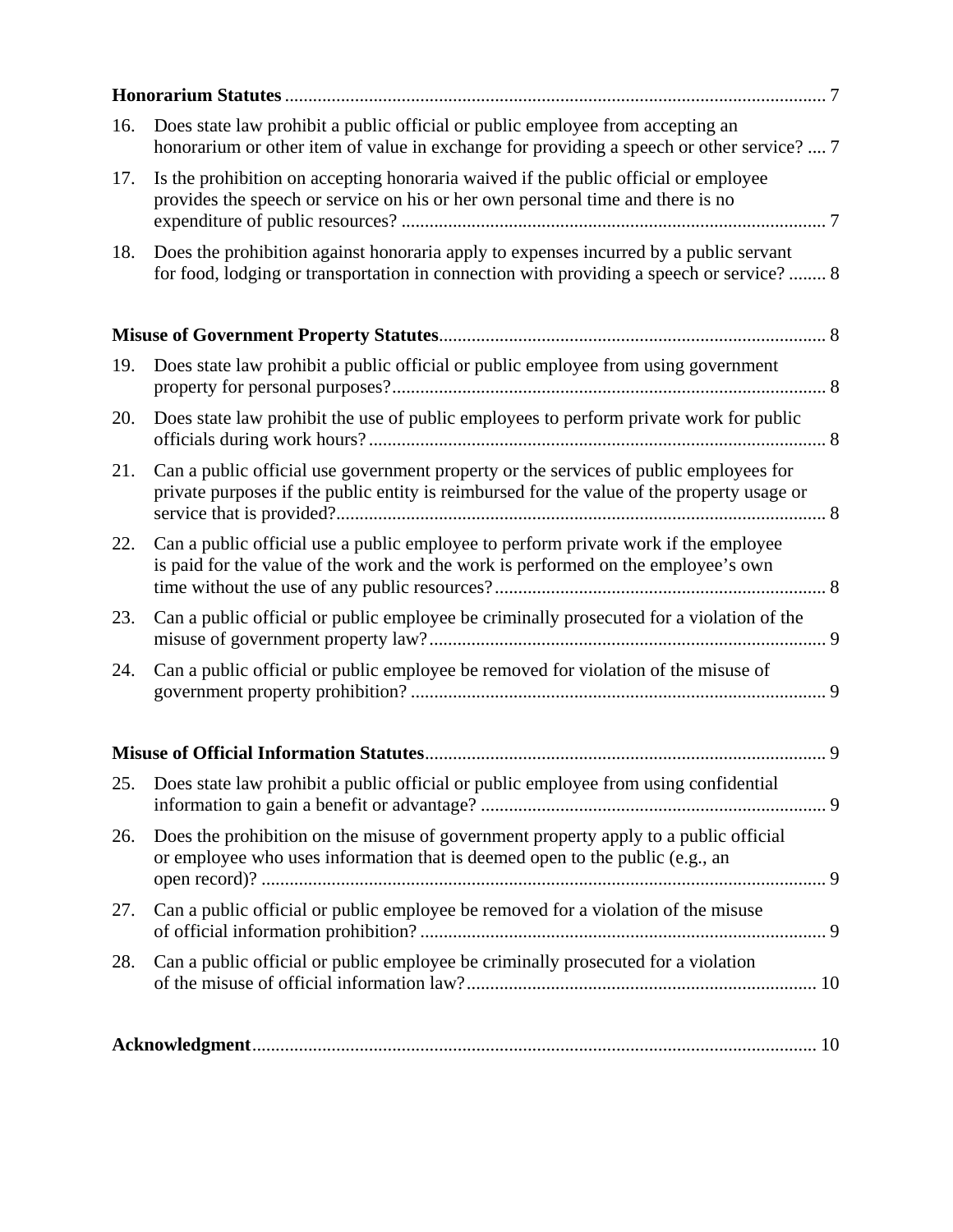# **General Ethics Requirements**

#### *1. Is there a general state statute that provides a code of ethics for local officials or staff?*

There is not a general statutory code of ethics specifically for local officials or staff. To determine whether an official has violated any ethical duties, one must consult several Texas statutes, including the conflict of interest laws under chapters 171 and 176 of the Local Government Code, as well as any special statutes that may apply to the conduct or to the profession at issue. Most local officials are also "public servants" for purposes of Title 8 of the Texas Penal Code – entitled "Offenses Against Public Administration" – which addresses bribery, honoraria, impermissible gifts and abuse of office. Additionally, the official must look to any local provisions that may have been adopted through a city charter or a local ordinance or policy. State officials are subject to other laws, such as chapter 572 of the Government Code. In summary, there are several provisions in Texas law that may be applicable to local officials.

#### *2. Are there state statutes that impose a set of professional and ethical requirements on certain professionals that may be employed by a local entity (e.g., county engineer, city attorney)?*

There are certain state statutes that impose a special set of professional responsibilities on how individuals within certain professions or offices must perform their functions. For example, judges are subject to the standards imposed under the State Code of Judicial Conduct.<sup>1</sup> Generally, a judge who is a licensed attorney is subject to the code of professional responsibility applicable to all practicing lawyers.<sup>2</sup> Summarized below are some professional ethical and performance standards that may apply to local officials if they are acting within the scope of their professions.

**Accountants:** Regulated by the Texas Board of Public Accountancy. Phone: (512) 305- 7866. Statutes that contain the regulations: (TEX. OCC. CODE ANN.) Chapter 901 - Public Accountancy Act. The Texas State Board of Public Accountancy can be found at www.tsbpa.state.tx.us.

**Architects:** Regulated by the Texas Board of Architectural Examiners. Phone: (512) 305- 9000. Statutes that contain the regulations: (TEX. OCC. CODE ANN.) Chapter 1051. The Texas Board of Architectural Examiners can be found at www.tbae.state.tx.us.

**Physicians:** Regulated by the Texas Medical Board. Phone: (800) 248-4062. Statutes that contain the regulations: (TEX. OCC. CODE ANN.) Chapters 151-165 - Medical Practice Act. The Texas Medical Board can be found at www.tmb.state.tx.us.

**Engineers:** Regulated by the Texas Board of Professional Engineers. Phone: (512) 440- 7723. Statutes that contain the regulations: (TEX. OCC. CODE ANN.) Chapter 1001. The Board of Professional Engineers can be found at www.tbpe.state.tx.us.

**Judges:** Regulated by the State Commission on Judicial Conduct. Phone: (877) 228-5750 or (512) 463-5533. Statutes that contain the regulations: (TEX. OCC. CODE ANN.) Chapter 33

<sup>|&</sup>lt;br>|<br>| TEX. CODE JUD. CONDUCT, reprinted in TEX. GOV'T CODE ANN., tit. 2, subtit. G app. B (West 2005 & Supp.  $\frac{2011}{2}$ .

TEX. DISCIPLINARY R. PROF'L CONDUCT 1.01-9.01, *reprinted in* Tex. Gov't Code Ann., tit. 2, subtit. G app. A (West 2005 & Supp. 2011).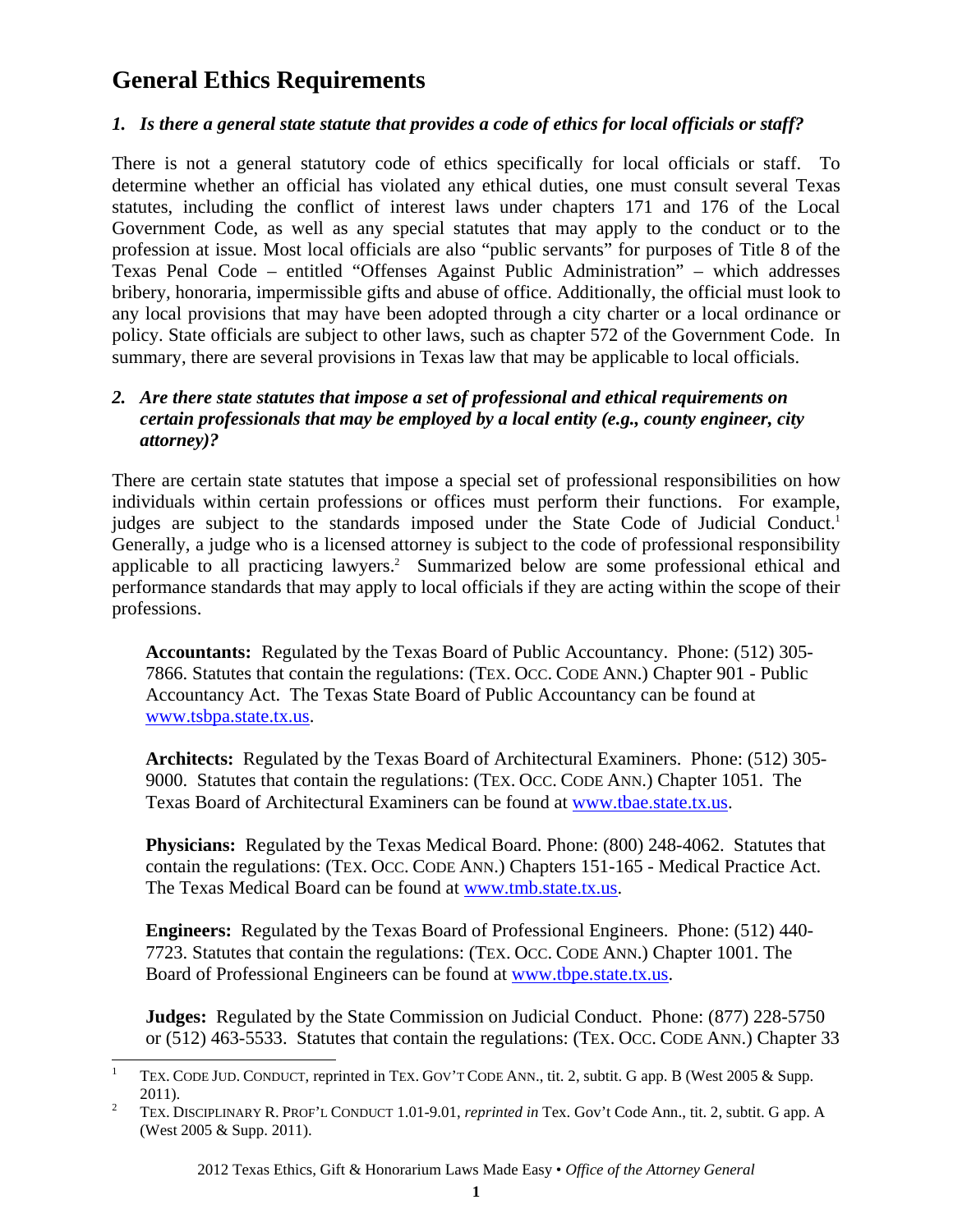and the Code of Judicial Conduct, *reprinted in* Gov't Code tit. 2, subtit G. app. B. The Commission on Judicial Conduct can be found at www.scjc.state.tx.us.

**Lawyers:** Regulated by the State Bar of Texas. Phone: (800) 204-2222. Statutes that contain the regulations: Texas Disciplinary Rules of Professional Conduct (1990), *reprinted in* Gov't Code tit. 2, subtit. G. app. A. The State Bar of Texas can be found at www.texasbar.com.

**Nurses:** Regulated by the Texas Board of Nursing. Phone: (512) 305-7400. Statutes that contain the regulations: (TEX. OCC. CODE ANN.) Chapter 301. The Board of Nurse Examiners can be found at www.bon.state.tx.us.

**Physical Therapists and Occupational Therapists:** Regulated by the Executive Council of Physical Therapy and Occupational Therapy Examiners. Phone: (512) 305-6900. Statutes that contain the regulations: (TEX. OCC. CODE ANN.) Chapter 452. The Executive Council of Physical Therapy and Occupational Therapy Examiners can be found at www.ecptote.state.tx.us.

**Plumbers:** Regulated by the Texas Board of Plumbing Examiners. Phone: (512) 936-5200 or (800) 845-6584. Statutes that contain the regulations: (TEX. OCC. CODE ANN.) Chapter 1301. The Board of Plumbing Examiners can be found at www.tsbpe.state.tx.us.

**Real Estate Professionals:** Regulated by the Texas Real Estate Commission. Phone: (512) 459-6544. Statutes that contain the regulations: (TEX. OCC. CODE ANN.) Chapters 1101, 1102 and 1103. The Real Estate Commission can be found at www.trec.state.tx.us.

For a complete list of state licenses issued for various occupations, see www.texas.gov.

Local professionals may also voluntarily join professional associations that have a code of ethics for their members. For example, city managers and local attorneys often belong to organizations that have their own code of ethics for members. If a member is found to have violated the code in the performance of his profession, the organization might issue a written reprimand to the person and/or cancel the person's membership in the organization. Since membership in such an organization is voluntary, the remedies available to the organization are limited.

## *3. What role does the Texas Ethics Commission have in enforcing or advising local officials on state or local ethics requirements?*

The Texas Ethics Commission administers and enforces several types of statutes, including campaign finance laws, political advertising laws, lobbying restrictions and filing requirements of personal financial statements.<sup>3</sup>

The Texas Ethics Commission may also issue advisory opinions to a requestor subject to Chapter 36 (Bribery, Gift and Honorarium laws) or Chapter 39 (Misuse of Government Resources) of the Penal Code. The Commission will consider an opinion request only from a person who seeks advice on how the law applies to that person in regard to a specific factual situation, either existing or hypothetical. Once an opinion is issued by the Commission, the opinion is an open record and is posted on the agency's website. The requestor may choose to keep his or her name

 $\overline{a}$ <sup>3</sup> *See* TEX. GOV'T CODE ANN. § 571.061 (West Supp. 2011).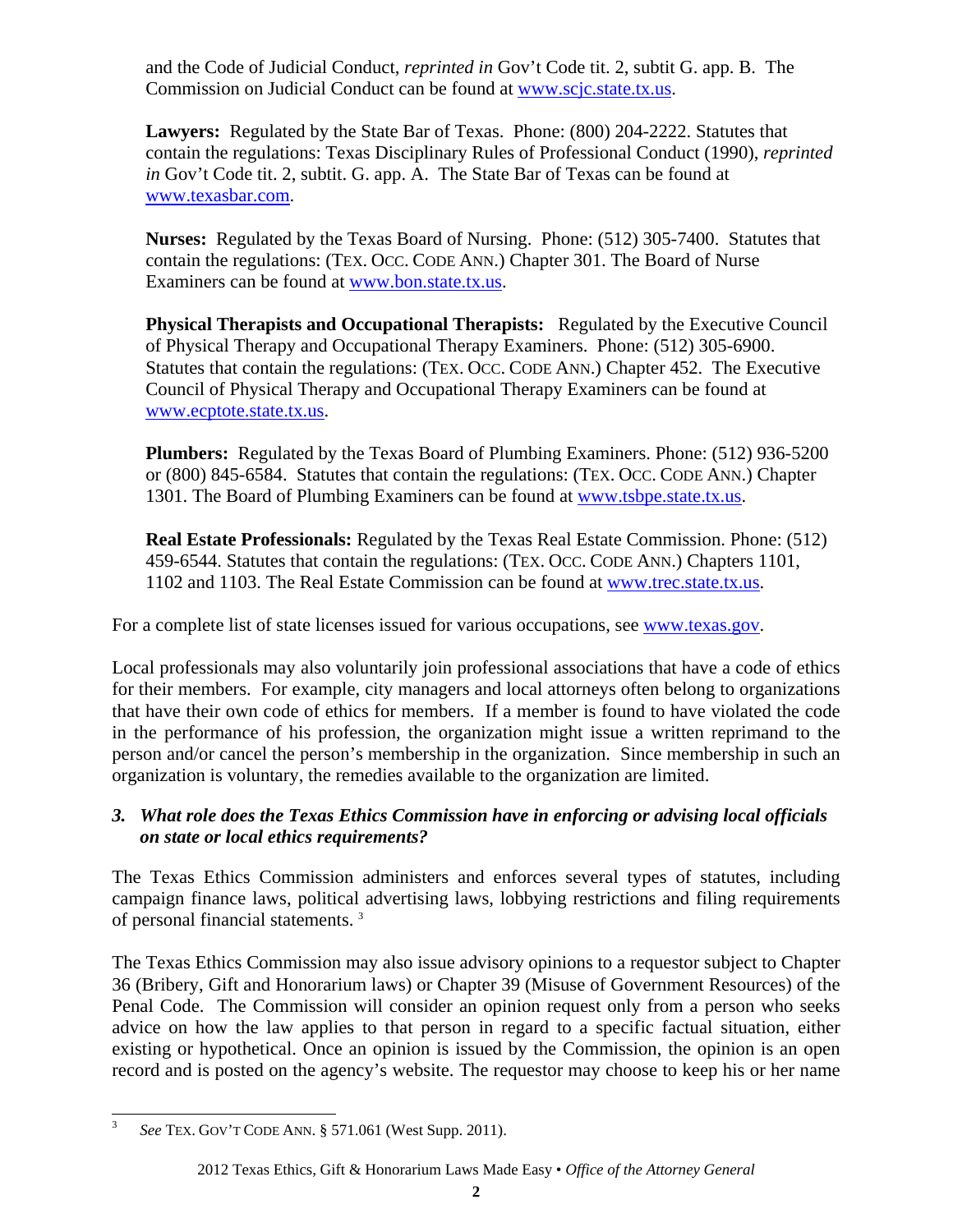confidential. Reasonable reliance upon a written advisory opinion issued by the Commission may serve as a defense to prosecution or the imposition of a civil penalty.<sup>4</sup>

#### *4. Can a local governing body impose a specific set of ethical requirements on elected and/or appointed officials and staff?*

Unless prohibited by law, a governing body, by majority vote of its members, may impose a set of ethical requirements for elected and/or appointed local officials and staff. If adopted, such a set of requirements is generally contained in an ethics ordinance or policy. In home rule cities (cities that adopted a home rule charter while over 5,000 in population), such ethical limitations may also be contained in the city charter, as well as in the city ethics ordinance or policy.

## *5. What types of issues are typically addressed in an ethics ordinance regarding elected and appointed officials?*

An ethics ordinance regarding elected and appointed officials typically addresses issues such as: conflicts of interest;<sup>5</sup> voting on zoning classifications affecting property owned by an official within a certain distance; supplemental compensation; outside employment; representing business entities before a board, commission or governing body;<sup>6</sup> post-employment restrictions; restrictions on lobbying for ballot items; requirements for annual financial disclosure statements; and the receipt of gifts.<sup>7</sup>

Some large cities such as Dallas, El Paso, Houston and San Antonio have also imposed registration and reporting requirements on local lobbyists and other individuals and entities.

To the extent authorized by law, local ordinances may be stricter than state law but may not lower the standards set forth in state law.

## *6. What types of issues are typically addressed in an ethics ordinance regarding employees?*

An ethics ordinance regarding employees typically addresses issues such as: supplemental compensation; outside employment; representing business entities before a board, commission or governing body;<sup>8</sup> post-employment restrictions; restrictions on lobbying for ballot items; and the receipt of gifts.<sup>9</sup>

 $\frac{1}{4}$  $\frac{4}{5}$  *Id.* 

<sup>&</sup>lt;sup>5</sup> See SACHSE, TEX. HOME RULE CHARTER § 14.08.

<sup>&</sup>lt;sup>6</sup> See FORT WORTH, TEX., CODE OF ORDINANCES  $\S$  2-238(b)(1).

*See* SOUTHLAKE, TEX., CODE OF ORDINANCES § 2-264(a)(1); FORT WORTH, TEX., CODE OF ORDINANCES § 2- 238(a); *see also* TEX. PEN. CODE ANN. § 36.08 (West 2003).

See FORT WORTH, TEX., CODE OF ORDINANCES § 2-238(b)(1).

*See* SOUTHLAKE, TEX., CODE OF ORDINANCES § 2-264(a)(1); FORT WORTH, TEX., CODE OF ORDINANCES § 2- 238(a); *see also* TEX. PEN. CODE ANN. § 36.08 (West 2003).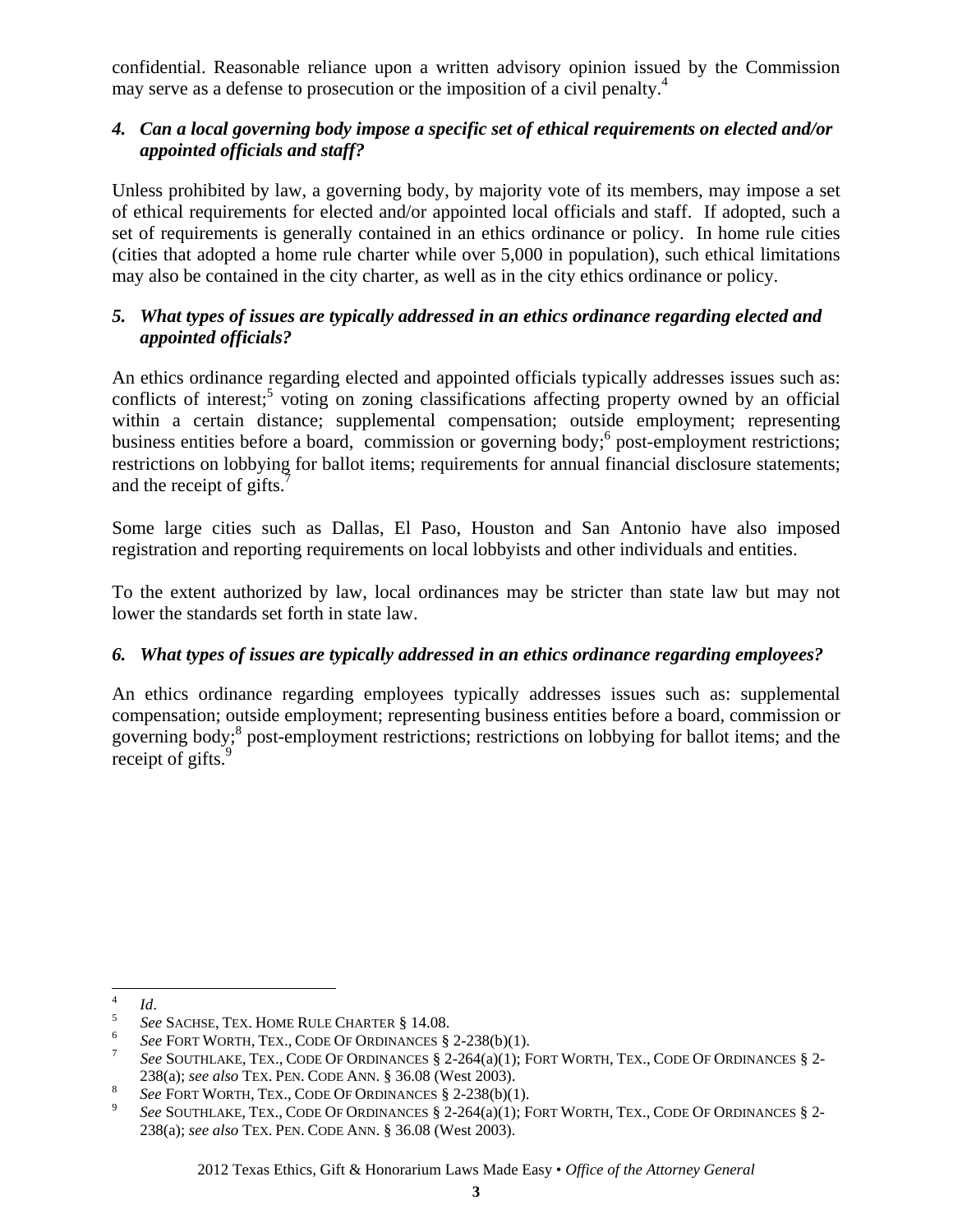# **Bribery and Illegal Gift Statutes**

#### *7. Is it illegal for a person to offer, or for a public official to accept a gift or benefit in exchange for an exercise of official discretion?*

Section 36.02 of the Texas Penal Code makes it a crime of bribery for a person to offer, confer or agree to confer, or for a public official or employee to accept, agree to accept or solicit, any benefit as consideration for a decision, opinion, recommendation, vote or other exercise of discretion.<sup>10</sup> The Penal Code defines a prohibited "benefit" as:

Anything reasonably regarded as pecuniary [monetary] gain or pecuniary advantage, including benefit to any other person in whose welfare the beneficiary has a direct and substantial interest. $^{11}$ 

In other words, a benefit would include anything that is offered that a reasonable person would consider having some monetary value, whether it is given to the public official or to someone in whom the official has a direct and substantial interest (such as a family member or a business associate).

The state law on bribery does not contain a monetary threshold at which point a benefit that is provided could be considered a potential bribe. Therefore, anything that a reasonable person would find as having a monetary value should be refused. The Texas Ethics Commission, however, has advised that a plaque, unless it was quite elaborate, would not be considered a benefit under the bribery law if such item is unsolicited and not offered or accepted in exchange for any action or inaction on the part of a public servant.<sup>12</sup>

To prove bribery, a prosecutor must show that the benefit offered or given to an official was done so as consideration for an official's decision, vote, recommendation or other exercise of discretion. Whether a benefit was given as consideration for such actions remains a fact question that would have to be addressed on a case-by-case basis by the local prosecutor.

However, it is important to note that the Penal Code prohibits, with certain exceptions, a public official from ever accepting a benefit from a person subject to his or her jurisdiction, regardless of whether it was in consideration or in exchange for any official action.<sup>13</sup>

#### *8. Does state law prohibit a local official or employee from accepting a gift or benefit if the item was offered or accepted after the exercise of official discretion?*

Even if an item was offered or accepted after the exercise of an official action, it may still be considered bribery of a public official or employee. According to section 36.02(c) of the Penal Code, the fact that a benefit was not offered or accepted until after the exercise of some official discretion is not a defense to bribery.

<sup>10</sup> 10 TEX. PEN. CODE ANN. § 36.02(a) (West 2003).<br>
11 *Id.* § 36.01(3).<br>
12 Op. Tex. Ethics Comm'n No. 36 (1992).<br>
13 TEV. PEN. CODE ANN. § 36.08.26.10 (West 2

TEX. PEN. CODE ANN. §§ 36.08, 36.10 (West 2003 & Supp. 2011).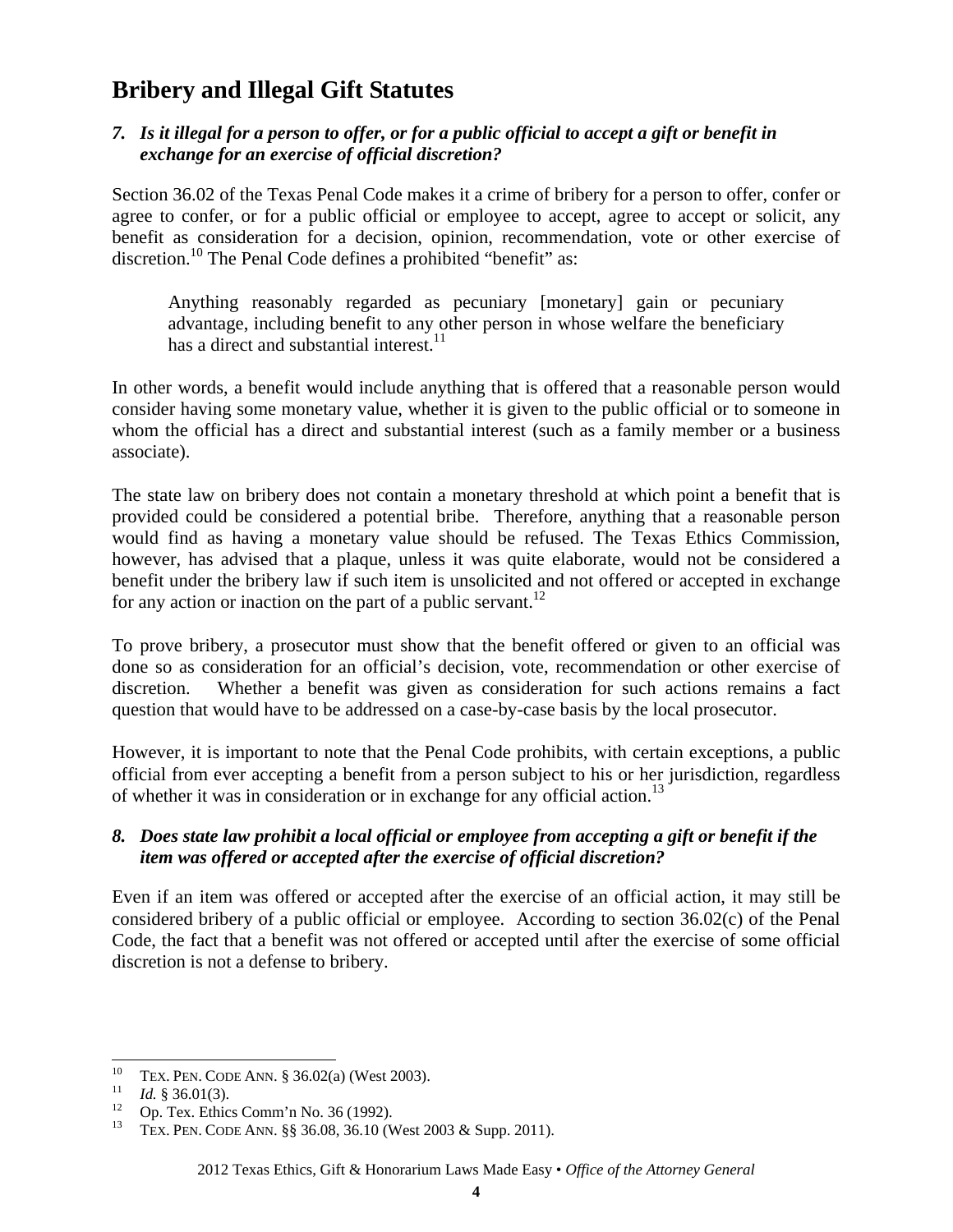#### *9. Does state law prohibit a local official or employee from accepting a gift or benefit if it was unsolicited and if it can be shown that it did not influence the exercise of official discretion?*

Even if an item was not solicited and had no influence over the decision that was made, it may still be considered bribery of a public official or employee. The fact that a benefit did not have influence over the decision would not be considered a defense to a prosecution for bribery.

Additionally, it is important to note that the Penal Code generally prohibits a public servant from ever accepting a benefit from a person subject to his or her jurisdiction, regardless of whether it was in consideration or in exchange for any official action.<sup>14</sup> There are some exceptions to this prohibition (see below). (Nonetheless, these exceptions do not apply to the bribery statute.)

## *10. Can a local official or staff member accept a gift that is simply provided in appreciation for superior public service and that is not in exchange for any official exercise of discretion?*

The Penal Code generally prohibits a public official from ever accepting a benefit from a person subject to his or her jurisdiction, regardless of whether it was in recognition of superior service or a token of gratitude.<sup>15</sup>

## *11. What is considered a "gift or benefit" for purposes of the general prohibition against the acceptance of gifts by public officials and public employees?*

A gift or benefit is considered anything reasonably regarded as monetary gain or a monetary advantage. A floral arrangement, gift basket or other item would constitute a gift. Similarly, tickets to an event or the provision of complimentary or discounted services or products would likewise constitute a gift. Whether an item has such a value is a fact question that must be determined on a case-by-case basis by the local prosecutor.

## *12. Are there exceptions to the gift or benefit limitations that apply to public officials and public employees?*

Several exceptions exist to the prohibition against providing a gift to a public official or public employee. (Again, these are not exceptions to the bribery statute.) The following are not prohibited:

- 1. **Token Gifts**: An item that has a value of less than \$50, excluding cash or a negotiable instrument, if it was not given in exchange for any exercise of official discretion;
- 2. **Gifts from Family or Close Friends**: A gift conferred by an official's family or by a personal friend, if there is an independent relationship that is not related to the status or work of the official;
- 3. **Gifts from Individuals with Whom the Public Official or Public Employee Has an Independent Business Relationship**: A gift conferred by a professional or business contact if there is an independent relationship that is not related to the status or work of the official;

 $14$ 

 $\frac{14}{15}$  *Id. Id.*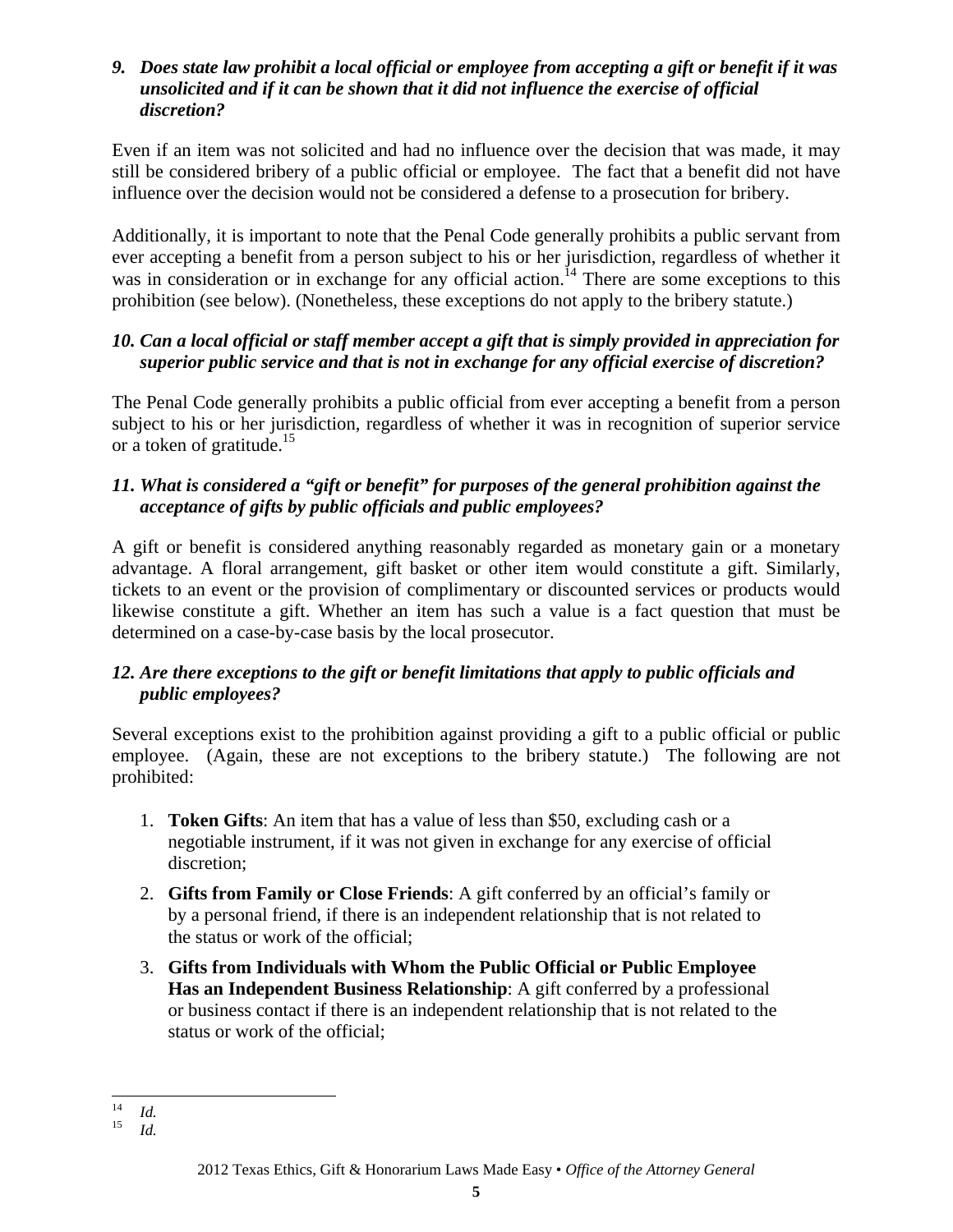- 4. **Statutorily Provided Fees**: A fee that is provided by law that an official is lawfully entitled to receive for performing some function other than his or her official function as a public servant (e.g., jury duty fee);
- 5. **Payment of Expenses**: This exception applies only to a benefit given in honor or appreciation to a public servant who is required to file a campaign finance report under Title 15 of the Election Code or to file a personal financial disclosure statement under Chapter 572 of the Government Code. This benefit must be used solely to defray expenses that accrue in the performance of duties or activities in connection with the office. The expenses must be non-reimbursable by the political subdivision. The benefit and the source of any benefit in excess of \$50 must be reported in the campaign finance report or the personal financial disclosure statement;
- 6. **Political Contributions as defined by Title 15 of the Election Code;** and
- 7. **Food, lodging, transportation or entertainment accepted as a guest.** A public servant may lawfully accept food, lodging, transportation or entertainment *as a guest* – meaning that the recipient must be *in the presence* of the donor.<sup>16</sup> A public servant may accept lodging, transportation and meals in connection with a seminar or conference in which the public servant renders a substantive service.<sup>17</sup> Each exception has its own reporting requirements.

#### *13. What can public officials or public employees do with unsolicited benefits that they are prohibited from accepting?*

A public official or employee who receives an unsolicited benefit may donate the benefit to a recognized tax-exempt charitable organization formed for educational, religious or scientific purposes.<sup>18</sup> However, this exception does not apply if the gift was provided as part of an honorarium. In such a case, the gift should be refused, and the offering entity is free to make some other use of the benefit.

## *14. Can a public official or employee be criminally prosecuted if found to have illegally accepted a gift or benefit?*

A public official who accepts or solicits a gift or benefit in exchange for some exercise of official discretion may be prosecuted for bribery, which is a felony of the second degree.<sup>19</sup> A public official who accepts or solicits a gift or benefit from a person subject to his or her jurisdiction can be prosecuted for accepting an illegal gift, which is a Class A misdemeanor.<sup>20</sup>

## *15. Can a public official or public employee be removed from office if found to have illegally accepted a gift or benefit?*

There is no special remedy under the Penal Code that provides for removal of a public official due to a violation of the gift laws. However, if a person is criminally convicted of such an offense, it may affect his or her eligibility for office. Additionally, such a conviction may act to automatically remove the official from office or be a ground for seeking the removal of a

 $16\,$ 

<sup>16</sup> *Id.* § 36.07(b).<br><sup>17</sup> *Id.* § 36.10(a).<br><sup>18</sup> *Id.* § 36.08(i).

<sup>&</sup>lt;sup>19</sup> *Id.* § 36.02(e).<br><sup>20</sup> *Id.* § 36.08(h).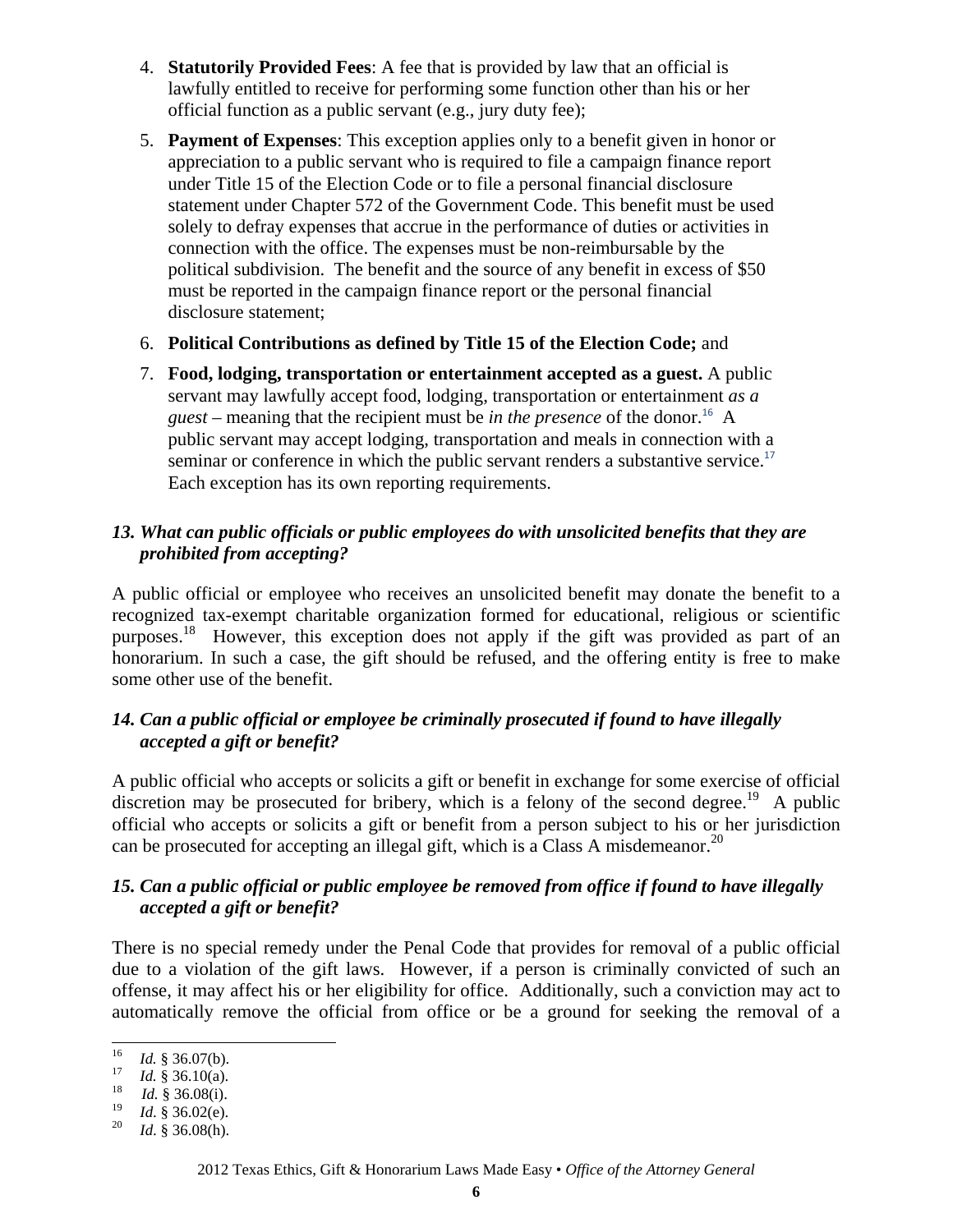member of a governing body through a recall or other removal action if such action is authorized under state law or a city charter.<sup>21</sup>

# **Honorarium Statutes**

## *16. Does state law prohibit a public official or public employee from accepting an honorarium or other item of value in exchange for providing a speech or other service?*

State law generally prohibits a public servant from soliciting, accepting or agreeing to accept an honorarium in consideration for services that the public servant would not have been requested to provide but for the public servant's official position or duties.<sup>22</sup>

In other words, acceptance of an honorarium by a public official or employee is prohibited if the public servant was asked to provide the speech or the service because of his official position or knowledge that was gained in his official position.

Although the Penal Code does not define "honorarium," numerous ethics opinions and attorney general opinions can provide some guidance. The Texas Ethics Commission has noted that an "honorarium" is commonly understood to be "a payment in recognition of acts or professional service for which custom or propriety forbids a price to be set." $^{23}$  The Ethics Commission has determined that fees for speaking, teaching and certain other services are included in the term "honorarium."<sup>24</sup> The Ethics Commission has concluded that an honorarium payment "in consideration for services" can be either payment of contractual consideration or payment in appreciation of such services. $25$ 

The holding in GA-354 (2005) is also illustrative. A payment by a private association of public officials, compensating one of its members for services as its immediate past president, does not per se violate sections 36.07 (concerning prohibited honoraria) or 36.09 (concerning the offer of a gift to a public servant) of the Texas Penal Code. Section 36.07 does not prohibit fair compensation to a person for services as the president of a private association, assuming the person was elected president because of the person's skills and abilities and not because the person is a public servant of a particular county or district. Section 36.09 does not prohibit payment to a person for legitimate consideration rendered in a capacity other than as a public servant.

## *17. Is the prohibition on accepting honoraria waived if the public official or employee provides the speech or service on his or her own personal time and there is no expenditure of public resources?*

The prohibition on accepting honoraria may apply even if the public official or employee provides the speech or service on his or her own personal time and there is no expenditure of public resources. It also does not matter for whom or where the speech or service is being provided. $^{26}$ 

<sup>21</sup> <sup>21</sup> See TEX. LOC. GOV'T CODE ANN. §§ 21.025 & 21.031 (West 2008).<br><sup>22</sup> TEX. PENAL CODE ANN. § 36.07(a) (West Supp. 2011).<br>**23** Op. Tex. Ethics Comm'n No. 401 (1998) at p.2, n.1.

<sup>&</sup>lt;sup>24</sup> Op. Tex. Ethics Comm'n Nos. 305 (1996), 416 (1999) and 294 (1995).<br><sup>25</sup> On Tay Ethics Comm'n No. 07 (1002).

 $^{25}$  Op. Tex. Ethics Comm'n No. 97 (1992).

<sup>26</sup> *See* Op. Tex. Ethics Comm'n No. 173 (1993).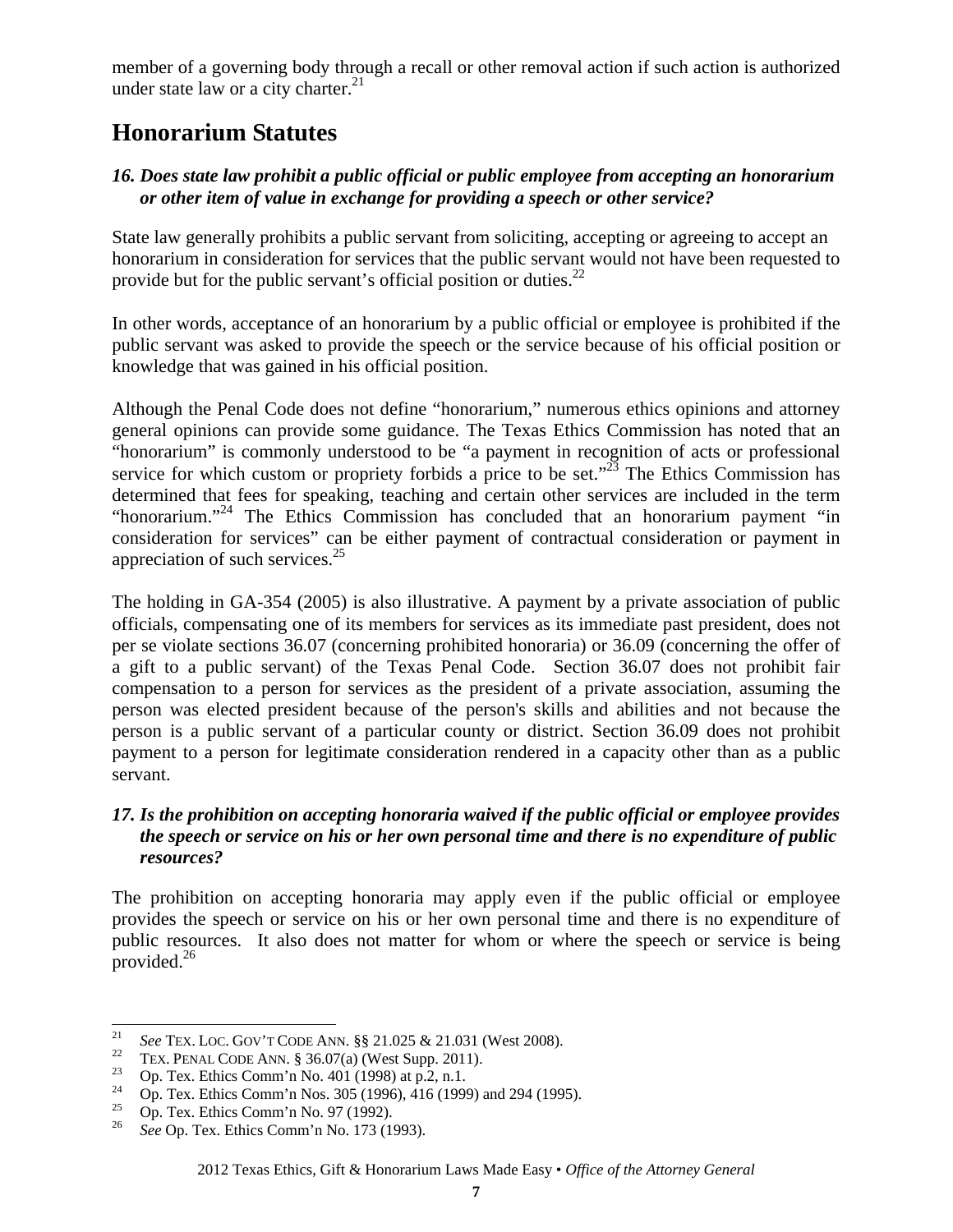#### *18. Does the prohibition against honoraria apply to expenses incurred by a public servant for food, lodging or transportation in connection with providing a speech or service?*

The prohibition on honoraria does not prohibit a public official or public employee from accepting payment for meals, transportation or lodging expenses in connection with a conference or similar event in which the public servant renders services, such as providing a speech, to the extent that those services are more than merely perfunctory.<sup>27</sup>

# **Misuse of Government Property Statutes**

#### *19. Does state law prohibit a public official or public employee from using government property for personal purposes?*

State law prohibits a public official or public employee from misusing government property, services, personnel or any other thing of value belonging to the government with the intent to obtain a benefit or to harm or defraud another.<sup>28</sup> Misuse is defined as dealing with property in a way that is contrary to an agreement under which the public servant holds the property, a contract of employment or oath of office of a public servant, a law that prescribes the manner of custody or disposition of the property, or a limited purpose for which the property is delivered or received.29

#### *20. Does state law prohibit the use of public employees to perform private work for public officials during work hours?*

State law prohibits a public official or public employee from misusing any government property, including personnel.<sup>30</sup> Since most public employees are only allowed to perform work that benefits the general public during work hours, use of such employees to perform private work for an official during such hours would be prohibited.

#### *21. Can a public official use government property or the services of public employees for private purposes if the public entity is reimbursed for the value of the property usage or service that is provided?*

State law does not allow the use of government property or the services of government employees by a public official for his or her private use even if the public entity is fully reimbursed for the value of the property or the services after the fact.

## *22. Can a public official use a public employee to perform private work if the employee is paid for the value of the work and the work is performed on the employee's own time without the use of any public resources?*

State law does not prohibit the use of the services of a public employee if the work is done on the employee's own time and without the use of any public resources. However, if the employee working on his or her own time for an official is paid less than fair market value by the official for this work, the official might run afoul of gift prohibitions previously discussed.

<sup>27</sup> <sup>27</sup> TEX. PENAL CODE ANN. § 36.07(b) (West Supp. 2011).<br><sup>28</sup> *Id.* § 39.02(a)(2) (West 2003).<br><sup>29</sup> *Id.* § 39.01(2)(A) (D).

<sup>&</sup>lt;sup>29</sup> *Id.* § 39.01(2)(A)-(D).<br><sup>30</sup> Id. § 39.02(a)(2).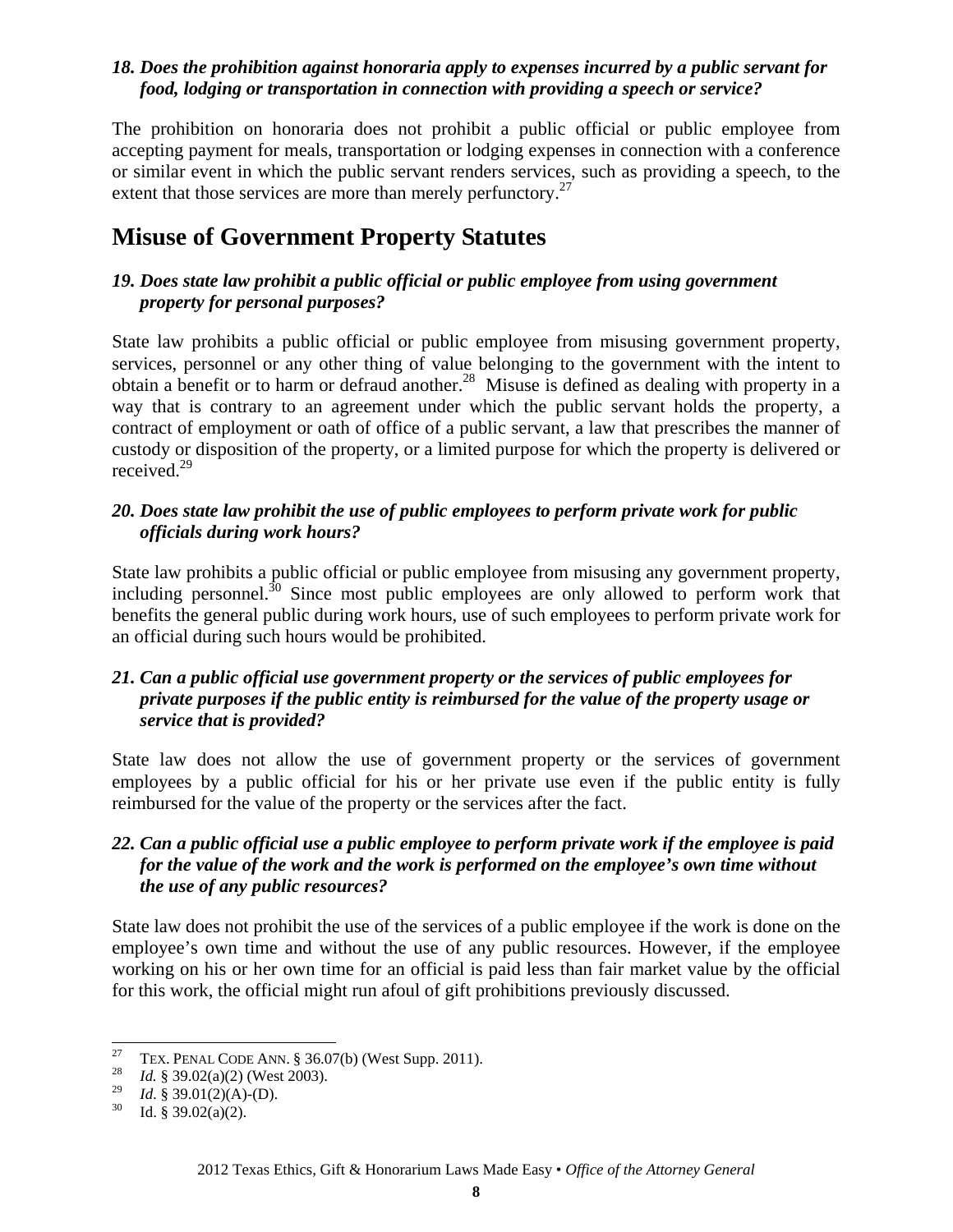#### *23. Can a public official or public employee be criminally prosecuted for a violation of the misuse of government property law?*

A public official or public employee can be criminally prosecuted for a violation of the misuse of government property law. *See, e.g.*, *Megason v. State*, 19 S.W.3d 883 (Tex. App.—Texarkana 2000, pet. ref'd). Punishment for a violation of this law ranges from a Class C misdemeanor to a first degree felony, depending on the value of the misused property.<sup>31</sup>

#### *24. Can a public official or public employee be removed for violation of the misuse of government property prohibition?*

There is no special remedy under the Penal Code that provides for removal of a public official due to a misuse of government property. However, if a person is criminally convicted of such an offense, it may affect his or her eligibility for office. Additionally, such a conviction may act to automatically remove the official from office or be a ground for seeking the removal of a member of a governing body through a recall or other removal action if such is authorized under state law or a city charter. $32$ 

# **Misuse of Official Information Statutes**

#### *25. Does state law prohibit a public official or public employee from using confidential information to gain a benefit or advantage?*

Yes, state law specifically prohibits a public official or public employee from disclosing or using confidential information to which the official or employee has access by virtue of the office or employment to gain a benefit or advantage or with intent to harm or defraud another.<sup>33</sup>

## *26. Does the prohibition on the misuse of government property apply to a public official or employee who uses information that is deemed open to the public (e.g., an open record)?*

The prohibition on the misuse of official information applies only to information to which the public does not generally have access and that is prohibited from disclosure under Chapter 552 of the Government Code.<sup>34</sup>

#### *27. Can a public official or public employee be removed for a violation of the misuse of official information prohibition?*

There is no special remedy under the Penal Code that provides for removal of a public official due to a misuse of official information. However, if a person is criminally convicted of such an offense, it may affect his or her eligibility for office. Additionally, such a conviction may act to automatically remove the official from office or be a ground for seeking the removal of a member of a governing body through a recall or other removal action if such is authorized under state law or a city charter. $35$ 

<sup>31</sup> 

<sup>&</sup>lt;sup>31</sup> *Id.* § 39.02(c).<br><sup>32</sup> See TEX. LOCAL GOV'T CODE ANN. §§ 21.025 & 21.031 (West 2008).<br><sup>33</sup> Tex. Penal Code Ann. § 39.06 (West 2003).<br><sup>34</sup> *Id.* § 39.06(d).

<sup>34</sup>*Id*. § 39.06(d). 35 *See* TEX. LOCAL GOV'T CODE ANN. §§ 21.025 & 21.031 (West 2008).